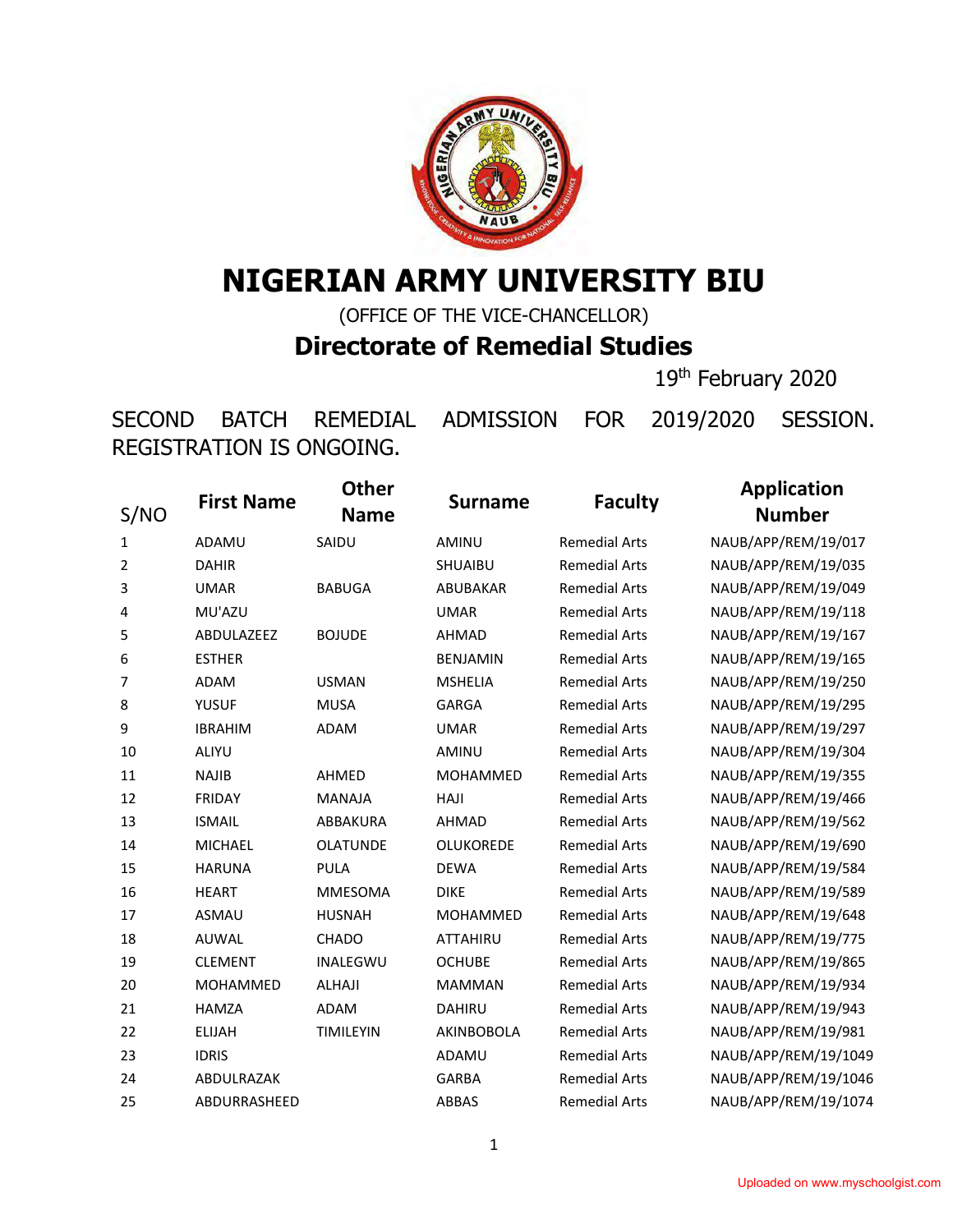| 26 | SARAUNIYA        | <b>ESTHER</b>   | <b>JOSEPH</b>   | <b>Remedial Arts</b>     | NAUB/APP/REM/19/1133 |
|----|------------------|-----------------|-----------------|--------------------------|----------------------|
| 27 | <b>ATARI</b>     |                 | AYAKA           | <b>Remedial Arts</b>     | NAUB/APP/REM/19/1118 |
| 28 | <b>PATRICK</b>   |                 | ZACHARIAH       | <b>Remedial Arts</b>     | NAUB/APP/REM/19/1111 |
| 29 | ABDULLAHI        |                 | ABUBAKAR        | <b>Remedial Arts</b>     | NAUB/APP/REM/19/1127 |
| 30 | ALHERI           |                 | <b>THOMAS</b>   | <b>Remedial Arts</b>     | NAUB/APP/REM/19/1103 |
| 31 | <b>UMAR</b>      | MUHAMMED        | ABDULHAMID      | <b>Remedial Arts</b>     | NAUB/APP/REM/19/1110 |
| 32 | <b>HUSSAINI</b>  | <b>GORKO</b>    | <b>IBRAHIM</b>  | <b>Remedial Arts</b>     | NAUB/APP/REM/19/1021 |
| 33 | YAHAYA           |                 | <b>ISHAQ</b>    | <b>Remedial Arts</b>     | NAUB/APP/REM/19/1128 |
| 34 | <b>ISAH</b>      | <b>TARFA</b>    | <b>MUHAMMAD</b> | <b>Remedial Arts</b>     | NAUB/APP/REM/19/1123 |
| 35 | <b>USHAHEMBA</b> | GODWIN          | AJOGO           | <b>Remedial Arts</b>     | NAUB/APP/REM/19/1106 |
| 36 | <b>HASSAN</b>    | YUNUSA          | YUNUSA          | <b>Remedial Arts</b>     | NAUB/APP/REM/19/1017 |
| 37 | <b>TORKUMA</b>   | PAUL            | <b>IORLAHA</b>  | <b>Remedial Arts</b>     | NAUB/APP/REM/19/979  |
| 38 | <b>UMAR</b>      | <b>FARUK</b>    | <b>MUSTAPHA</b> | <b>Remedial Arts</b>     | NAUB/APP/REM/19/1094 |
| 39 | <b>JOLLY</b>     | PETER           | WANIYAFIWANI    | <b>Remedial Arts</b>     | NAUB/APP/REM/19/1069 |
| 40 | EMMANUEL         | CHUKWUAM        | <b>MBAH</b>     | <b>Remedial Arts</b>     | NAUB/APP/REM/19/1099 |
| 41 | ZIRA             | <b>MICHAEL</b>  | <b>BITRUS</b>   | <b>Remedial Arts</b>     | NAUB/APP/REM/19/1012 |
| 42 | <b>USMAN</b>     |                 | AUWALU          | <b>Remedial Arts</b>     | NAUB/APP/REM/19/1083 |
| 43 | <b>ALAMIN</b>    |                 | <b>YUSUF</b>    | <b>Remedial Arts</b>     | NAUB/APP/REM/19/1045 |
| 44 | <b>IDRIS</b>     |                 | YAKUBU          | <b>Remedial Arts</b>     | NAUB/APP/REM/19/1051 |
| 45 | SULAIMAN         |                 | ABUBAKAR        | <b>Remedial Arts</b>     | NAUB/APP/REM/19/1124 |
| 46 | <b>MUSA</b>      | <b>MUSA</b>     | KABIRU          | <b>Remedial Arts</b>     | NAUB/APP/REM/19/1077 |
| 47 | <b>USMAN</b>     |                 | AUWALU          | <b>Remedial Arts</b>     | NAUB/APP/REM/19/1083 |
| 48 | SHEHU            | ADAMU           | MOHAMMED        | <b>Remedial Arts</b>     | NAUB/APP/REM/19/1120 |
| 49 | <b>USMAN</b>     | AUWALU          |                 | <b>Remedial Arts</b>     | NAUB/APP/REM/19/1038 |
| 50 | YAHUZA           | SHUAIBU         |                 | <b>Remedial Arts</b>     | NAUB/APP/REM/19/136  |
| 51 | <b>USMAN</b>     | <b>HADIZA</b>   |                 | <b>Remedial Arts</b>     | NAUB/APP/REM/19/1131 |
| 52 | ABDULLAHI        | <b>IBRAHIM</b>  |                 | <b>Remedial Arts</b>     | NAUB/APP/REM/19/1091 |
| 53 | ABDULLAHI        |                 | <b>UMAR</b>     | <b>Remedial Sciences</b> | NAUB/APP/REM/19/051  |
| 54 | KAYODE           |                 | ADEWOLE         | <b>Remedial Sciences</b> | NAUB/APP/REM/19/1027 |
| 55 | EBENEZER         | <b>CHIGOZIE</b> | UGWU            | <b>Remedial Sciences</b> | NAUB/APP/REM/19/019  |
| 56 | WADI             | WAYAGARI        | DAUDA           | <b>Remedial Sciences</b> | NAUB/APP/REM/19/122  |
| 57 | <b>HASSAN</b>    | ABUBAKAR        | SALISU          | <b>Remedial Sciences</b> | NAUB/APP/REM/19/054  |
| 58 | <b>UMAR</b>      | <b>MARI</b>     | <b>MUSA</b>     | <b>Remedial Sciences</b> | NAUB/APP/REM/19/100  |
| 59 | AHMED            | MOHAMMED        | ABDUL           | <b>Remedial Sciences</b> | NAUB/APP/REM/19/088  |
| 60 | <b>BUKAR</b>     |                 | <b>IJIDAI</b>   | <b>Remedial Sciences</b> | NAUB/APP/REM/19/096  |
| 61 | AMINU            | ABUBAKAR        | ABDULLAHI       | <b>Remedial Sciences</b> | NAUB/APP/REM/19/144  |
| 62 | ABBA             | SULAIMAN        | ADAMU           | <b>Remedial Sciences</b> | NAUB/APP/REM/19/172  |
| 63 | <b>IDRIS</b>     | <b>YUSUF</b>    | <b>USMAN</b>    | <b>Remedial Sciences</b> | NAUB/APP/REM/19/223  |
| 64 | <b>BARDE</b>     |                 | RAYMOND         | <b>Remedial Sciences</b> | NAUB/APP/REM/19/528  |
| 65 | <b>KHADIJA</b>   | YAKUB           | <b>USMAN</b>    | <b>Remedial Sciences</b> | NAUB/APP/REM/19/116  |
| 66 | MOHAMMED         | MOHAMMED        | <b>USMAN</b>    | <b>Remedial Sciences</b> | NAUB/APP/REM/19/302  |
| 67 | EMMANUEL         |                 | <b>JOSHUA</b>   | <b>Remedial Sciences</b> | NAUB/APP/REM/19/157  |
| 68 | ADAMU            |                 | MOHAMMED        | <b>Remedial Sciences</b> | NAUB/APP/REM/19/216  |
| 69 | MOHAMMED         | ALHAJI          | MOHAMMED        | <b>Remedial Sciences</b> | NAUB/APP/REM/19/160  |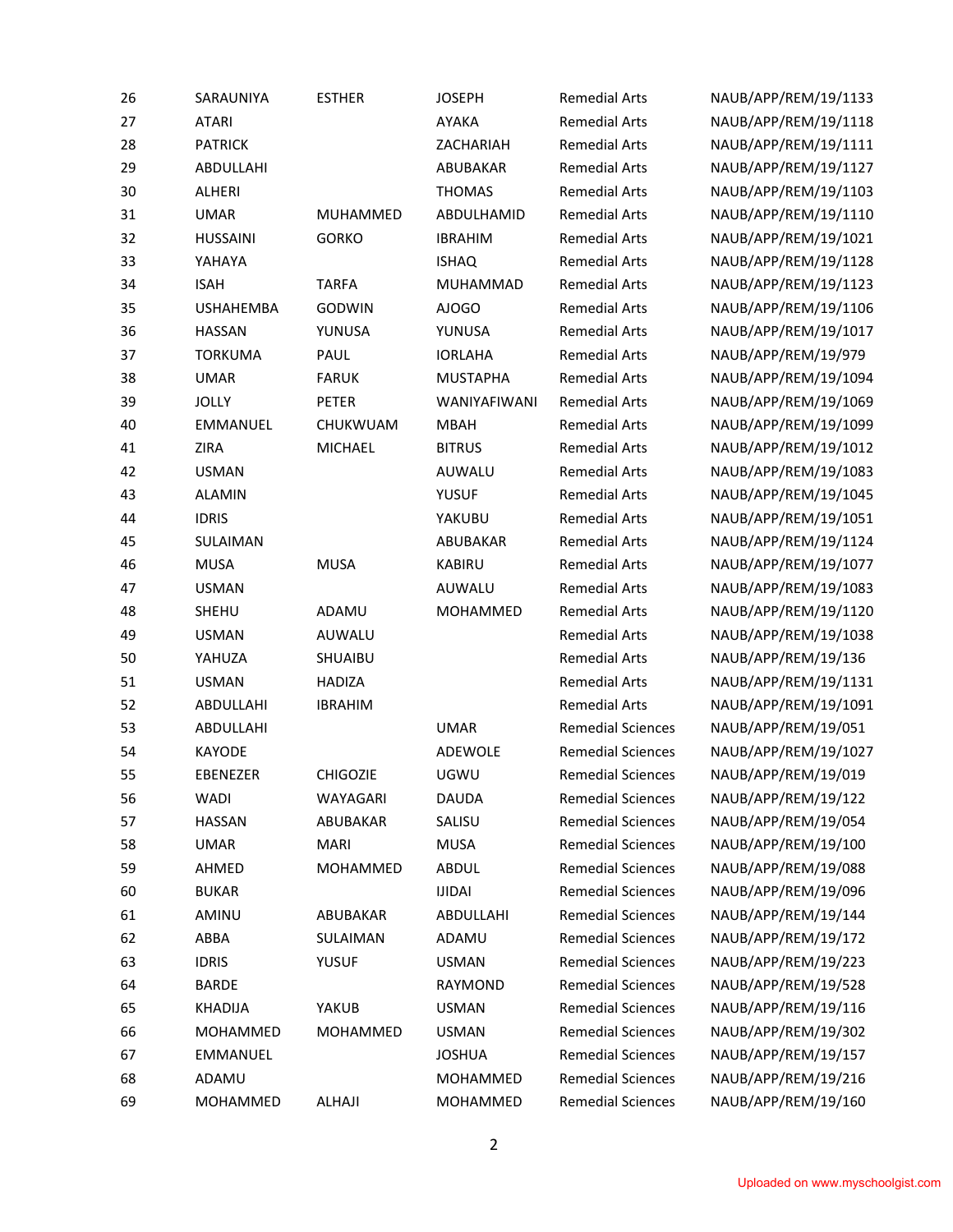| 70     | <b>UMAR</b>     | SANDA             | <b>MADU</b>      | <b>Remedial Sciences</b> | NAUB/APP/REM/19/169 |
|--------|-----------------|-------------------|------------------|--------------------------|---------------------|
| $71\,$ | MUHAMMAD        | <b>USMAN</b>      | ABUBAKAR         | <b>Remedial Sciences</b> | NAUB/APP/REM/19/191 |
| 72     | AMINUDEEN       | MUHAMMAD          | MALLUM           | <b>Remedial Sciences</b> | NAUB/APP/REM/19/193 |
| 73     | <b>IBRAHIM</b>  | ADAMU             | MOHAMMED         | <b>Remedial Sciences</b> | NAUB/APP/REM/19/205 |
| 74     | <b>MUSA</b>     |                   | <b>IDRISA</b>    | <b>Remedial Sciences</b> | NAUB/APP/REM/19/197 |
| 75     | <b>HAFSAT</b>   | ALIYU             | YUNUSA           | <b>Remedial Sciences</b> | NAUB/APP/REM/19/202 |
| 76     | ABUBAKAR        | SADIQ             | ABDULLAHI        | <b>Remedial Sciences</b> | NAUB/APP/REM/19/224 |
| 77     | SULEIMAN        |                   | ABDULKARIM       | <b>Remedial Sciences</b> | NAUB/APP/REM/19/395 |
| 78     | QASSIM          | LEKAN             | <b>IBRAHIM</b>   | <b>Remedial Sciences</b> | NAUB/APP/REM/19/536 |
| 79     | <b>KEFAS</b>    | <b>WABBA</b>      | <b>BZIGU</b>     | <b>Remedial Sciences</b> | NAUB/APP/REM/19/257 |
| 80     | AHMAD           |                   | <b>UMAR</b>      | <b>Remedial Sciences</b> | NAUB/APP/REM/19/256 |
| 81     | <b>RICHES</b>   |                   | <b>OKHUOYA</b>   | <b>Remedial Sciences</b> | NAUB/APP/REM/19/261 |
| 82     | YUNUSA          |                   | ALIYU            | <b>Remedial Sciences</b> | NAUB/APP/REM/19/432 |
| 83     | <b>ELISHA</b>   |                   | <b>DAVID</b>     | <b>Remedial Sciences</b> | NAUB/APP/REM/19/268 |
| 84     | <b>IBRAHIM</b>  |                   | <b>BASHIR</b>    | <b>Remedial Sciences</b> | NAUB/APP/REM/19/328 |
| 85     | <b>ROY</b>      |                   | MELA             | <b>Remedial Sciences</b> | NAUB/APP/REM/19/339 |
| 86     | ABUBAKAR        | SADIQ             | SAIDU            | <b>Remedial Sciences</b> | NAUB/APP/REM/19/330 |
| 87     | <b>MUSLIM</b>   |                   | DAHIRU           | <b>Remedial Sciences</b> | NAUB/APP/REM/19/333 |
| 88     | <b>IBRAHIM</b>  |                   | ABDULLAHI        | <b>Remedial Sciences</b> | NAUB/APP/REM/19/405 |
| 89     | MUHAMMED        |                   | ALI              | <b>Remedial Sciences</b> | NAUB/APP/REM/19/350 |
| 90     | <b>HAFSAT</b>   |                   | MUHAMMAD         | <b>Remedial Sciences</b> | NAUB/APP/REM/19/365 |
| 91     | ABDULLAHI       | <b>NULL</b>       | <b>USMAN</b>     | <b>Remedial Sciences</b> | NAUB/APP/REM/19/413 |
| 92     | <b>UMAR</b>     | MUHAMMAD          | AUWAL            | <b>Remedial Sciences</b> | NAUB/APP/REM/19/407 |
| 93     | ABDULAZIZ       |                   | <b>JIBRIN</b>    | <b>Remedial Sciences</b> | NAUB/APP/REM/19/458 |
| 94     | ALIYU           |                   | MUHAMMAD         | <b>Remedial Sciences</b> | NAUB/APP/REM/19/465 |
| 95     | KELLY           | <b>JULIUS</b>     | <b>OKPOMA</b>    | <b>Remedial Sciences</b> | NAUB/APP/REM/19/508 |
| 96     | YAKUBU          |                   | SIMON            | <b>Remedial Sciences</b> | NAUB/APP/REM/19/491 |
| 97     | PATIENCE        |                   | SIMON            | <b>Remedial Sciences</b> | NAUB/APP/REM/19/495 |
| 98     | <b>USMAN</b>    |                   | ABDULHAMID       | <b>Remedial Sciences</b> | NAUB/APP/REM/19/523 |
| 99     | <b>SEDIQ</b>    | <b>OMAYE</b>      | <b>IBRAHIM</b>   | <b>Remedial Sciences</b> | NAUB/APP/REM/19/518 |
| 100    | ORPHA           |                   | <b>BITRUS</b>    | <b>Remedial Sciences</b> | NAUB/APP/REM/19/515 |
| 101    | <b>OKIKIOLA</b> | OLOLADE           | <b>BABATUNDE</b> | <b>Remedial Sciences</b> | NAUB/APP/REM/19/571 |
| 102    | ABDULKARIM      | <b>UMAR</b>       | <b>KUBO</b>      | <b>Remedial Sciences</b> | NAUB/APP/REM/19/538 |
| 103    | LENGNEN         | ILIYA             | GOGWIM           | <b>Remedial Sciences</b> | NAUB/APP/REM/19/576 |
| 104    | ADEYEMO         | <b>VICTOR</b>     | AYOMIDE          | <b>Remedial Sciences</b> | NAUB/APP/REM/19/541 |
| 105    | AYOMIDE         | <b>TAYE</b>       | AYODELE          | <b>Remedial Sciences</b> | NAUB/APP/REM/19/546 |
| 106    | <b>VINCENT</b>  | ONJEFU            | <b>OGBOLE</b>    | <b>Remedial Sciences</b> | NAUB/APP/REM/19/547 |
| 107    | ABDULLAHI       |                   | DAUDA            | <b>Remedial Sciences</b> | NAUB/APP/REM/19/557 |
| 108    | <b>FATIMA</b>   | SULEIMAN          | <b>UMAR</b>      | <b>Remedial Sciences</b> | NAUB/APP/REM/19/705 |
| 109    | MUHAMMAD        | YAHAYA            | MUHAMMAD         | <b>Remedial Sciences</b> | NAUB/APP/REM/19/605 |
| 110    | <b>ELISHA</b>   |                   | <b>DAVID</b>     | <b>Remedial Sciences</b> | NAUB/APP/REM/19/570 |
| 111    | ALIYU           | <b>HAIDAR</b>     | ABDULHAKEEM      | <b>Remedial Sciences</b> | NAUB/APP/REM/19/617 |
| 112    | <b>BERNICE</b>  | <b>TAMBURIGON</b> | EMMANUEL         | <b>Remedial Sciences</b> | NAUB/APP/REM/19/600 |
| 113    | MOHAMMED        |                   | SALISU           | <b>Remedial Sciences</b> | NAUB/APP/REM/19/614 |
|        |                 |                   |                  |                          |                     |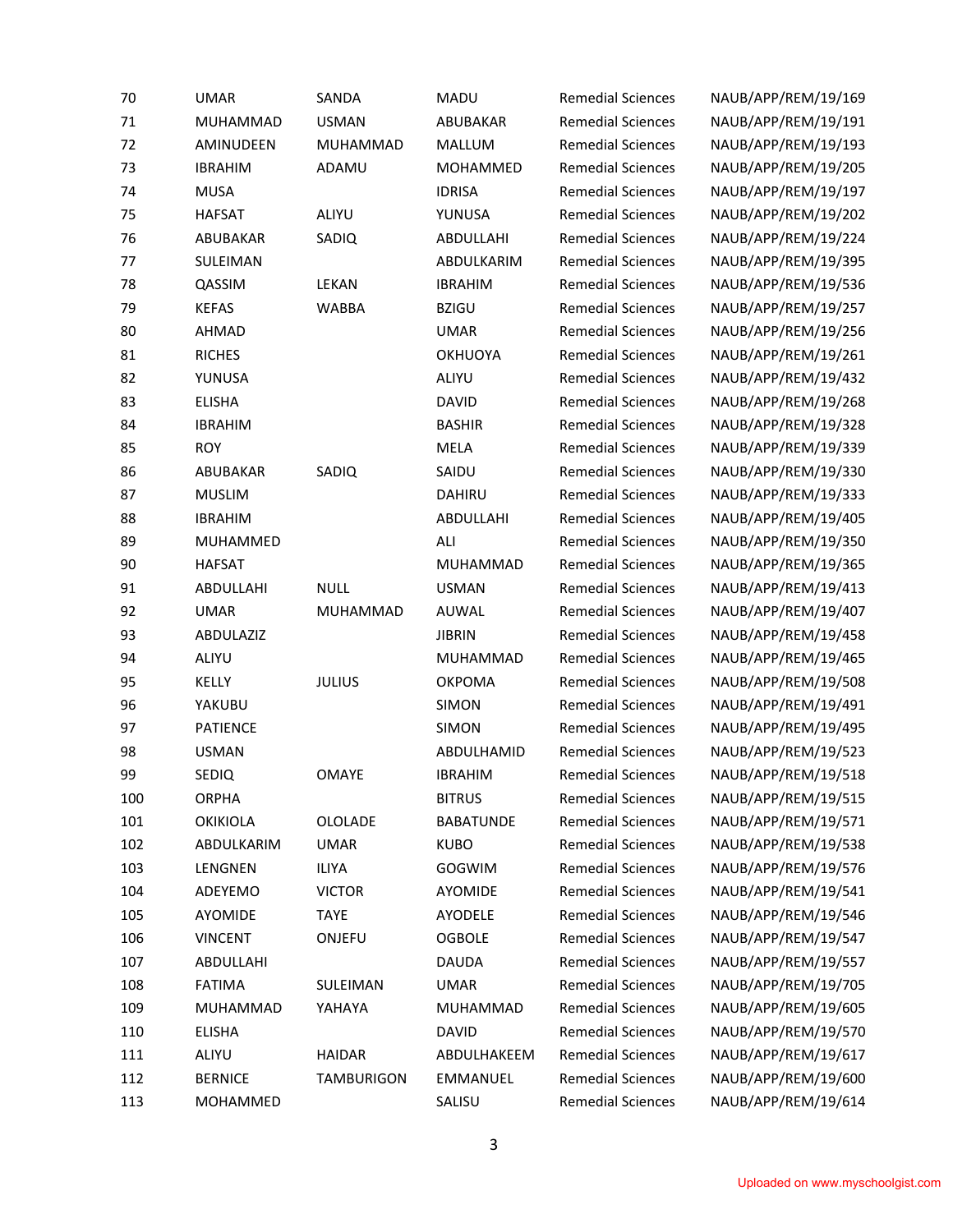| 114 | ZHARKAHYEL      |                | <b>DAUDA</b>    | <b>Remedial Sciences</b> | NAUB/APP/REM/19/601  |
|-----|-----------------|----------------|-----------------|--------------------------|----------------------|
| 115 | <b>EMMANUEL</b> | <b>NULL</b>    | <b>PATRICK</b>  | <b>Remedial Sciences</b> | NAUB/APP/REM/19/602  |
| 116 | GARBA           | SIGA           | MOHAMMED        | <b>Remedial Sciences</b> | NAUB/APP/REM/19/669  |
| 117 | <b>SIMON</b>    |                | <b>HUSSAINI</b> | <b>Remedial Sciences</b> | NAUB/APP/REM/19/625  |
| 118 | <b>MUHAMMAD</b> | KAMIL          | ABDULKARIM      | <b>Remedial Sciences</b> | NAUB/APP/REM/19/635  |
| 119 | <b>GALADIMA</b> |                | ANJIKWI         | <b>Remedial Sciences</b> | NAUB/APP/REM/19/641  |
| 120 | <b>FATSUNA</b>  | <b>JAGALI</b>  | SALISU          | <b>Remedial Sciences</b> | NAUB/APP/REM/19/644  |
| 121 | JEZREEL         |                | <b>JOCKSHAN</b> | <b>Remedial Sciences</b> | NAUB/APP/REM/19/666  |
| 122 | <b>YUSUF</b>    | <b>ASHIR</b>   | MOHAMMED        | <b>Remedial Sciences</b> | NAUB/APP/REM/19/670  |
| 123 | <b>JEREMIAH</b> | <b>DIKUM</b>   | <b>LUKAS</b>    | <b>Remedial Sciences</b> | NAUB/APP/REM/19/684  |
| 124 | <b>FATIMA</b>   | KADALA         | ADAMU           | <b>Remedial Sciences</b> | NAUB/APP/REM/19/696  |
| 125 | MOHAMMED        |                | ALKALI          | <b>Remedial Sciences</b> | NAUB/APP/REM/19/697  |
| 126 | <b>YUSUF</b>    | KOLERE         | <b>BELLO</b>    | <b>Remedial Sciences</b> | NAUB/APP/REM/19/708  |
| 127 | <b>UMAR</b>     |                | <b>MUSTAPHA</b> | <b>Remedial Sciences</b> | NAUB/APP/REM/19/704  |
| 128 | ABUBAKAR        |                | MUHAMMAD        | <b>Remedial Sciences</b> | NAUB/APP/REM/19/709  |
| 129 | <b>HADIZA</b>   | <b>JIDDAH</b>  | ABDULHAMID      | <b>Remedial Sciences</b> | NAUB/APP/REM/19/715  |
| 130 | ADEGBOYEGA      | MUHAMMED       | ADEGOKE         | <b>Remedial Sciences</b> | NAUB/APP/REM/19/718  |
| 131 | <b>JIBRIN</b>   |                | MUHAMMED        | <b>Remedial Sciences</b> | NAUB/APP/REM/19/744  |
| 132 | <b>NASIRU</b>   | KOKI           | OKWONU          | <b>Remedial Sciences</b> | NAUB/APP/REM/19/764  |
| 133 | AUWAL           |                | ADAMU           | <b>Remedial Sciences</b> | NAUB/APP/REM/19/750  |
| 134 | <b>IRENE</b>    | <b>ISAH</b>    | LONIS           | <b>Remedial Sciences</b> | NAUB/APP/REM/19/757  |
| 135 | <b>MAMMAN</b>   |                | <b>ISA</b>      | <b>Remedial Sciences</b> | NAUB/APP/REM/19/755  |
| 136 | AMRAM           |                | <b>DAUDA</b>    | <b>Remedial Sciences</b> | NAUB/APP/REM/19/762  |
| 137 | <b>ISHAKA</b>   | ALHAJI         | AUWALU          | <b>Remedial Sciences</b> | NAUB/APP/REM/19/783  |
| 138 | <b>VICTOR</b>   | <b>HABU</b>    | <b>MAINA</b>    | <b>Remedial Sciences</b> | NAUB/APP/REM/19/781  |
| 139 | YAKUBU          |                | <b>UMAR</b>     | <b>Remedial Sciences</b> | NAUB/APP/REM/19/784  |
| 140 | <b>INNOCENT</b> | <b>NULL</b>    | <b>BULUS</b>    | <b>Remedial Sciences</b> | NAUB/APP/REM/19/791  |
| 141 | <b>MARY</b>     | <b>DEMION</b>  | PIUS            | <b>Remedial Sciences</b> | NAUB/APP/REM/19/834  |
| 142 | <b>FATIMA</b>   |                | <b>HASSAN</b>   | <b>Remedial Sciences</b> | NAUB/APP/REM/19/818  |
| 143 | MOHAMMED        | LAKAN          | <b>GIMBA</b>    | <b>Remedial Sciences</b> | NAUB/APP/REM/19/859  |
| 144 | <b>UMAR</b>     | <b>OBALLA</b>  | <b>USMAN</b>    | <b>Remedial Sciences</b> | NAUB/APP/REM/19/1010 |
| 145 | ADAMU           |                | <b>INUWA</b>    | <b>Remedial Sciences</b> | NAUB/APP/REM/19/887  |
| 146 | SHOU            |                | KALKALA         | <b>Remedial Sciences</b> | NAUB/APP/REM/19/890  |
| 147 | <b>JOHNSON</b>  |                | <b>HOSEA</b>    | <b>Remedial Sciences</b> | NAUB/APP/REM/19/869  |
| 148 | <b>ISMAIL</b>   | <b>TAFIDA</b>  | MOHAMMAD        | <b>Remedial Sciences</b> | NAUB/APP/REM/19/871  |
| 149 | MALLUM          |                | <b>INUSA</b>    | <b>Remedial Sciences</b> | NAUB/APP/REM/19/876  |
| 150 | <b>DEBORAH</b>  |                | <b>JOEL</b>     | <b>Remedial Sciences</b> | NAUB/APP/REM/19/878  |
| 151 | EMMANUEL        | <b>UDO</b>     | <b>ETEBOM</b>   | <b>Remedial Sciences</b> | NAUB/APP/REM/19/965  |
| 152 | MUSA            |                | AMAHYEL         | <b>Remedial Sciences</b> | NAUB/APP/REM/19/901  |
| 153 | JAMILU          | LURWANU        | NASIRU          | <b>Remedial Sciences</b> | NAUB/APP/REM/19/900  |
| 154 | EMMANUEL        |                | <b>GOODLUCK</b> | <b>Remedial Sciences</b> | NAUB/APP/REM/19/914  |
| 155 | <b>JINFAUWI</b> |                | <b>JERRY</b>    | <b>Remedial Sciences</b> | NAUB/APP/REM/19/920  |
| 156 | <b>JESSICAL</b> | <b>NANRING</b> | LAWAL           | <b>Remedial Sciences</b> | NAUB/APP/REM/19/922  |
| 157 | MUHAMMED        | YUGUDAH        | <b>ISAH</b>     | <b>Remedial Sciences</b> | NAUB/APP/REM/19/940  |